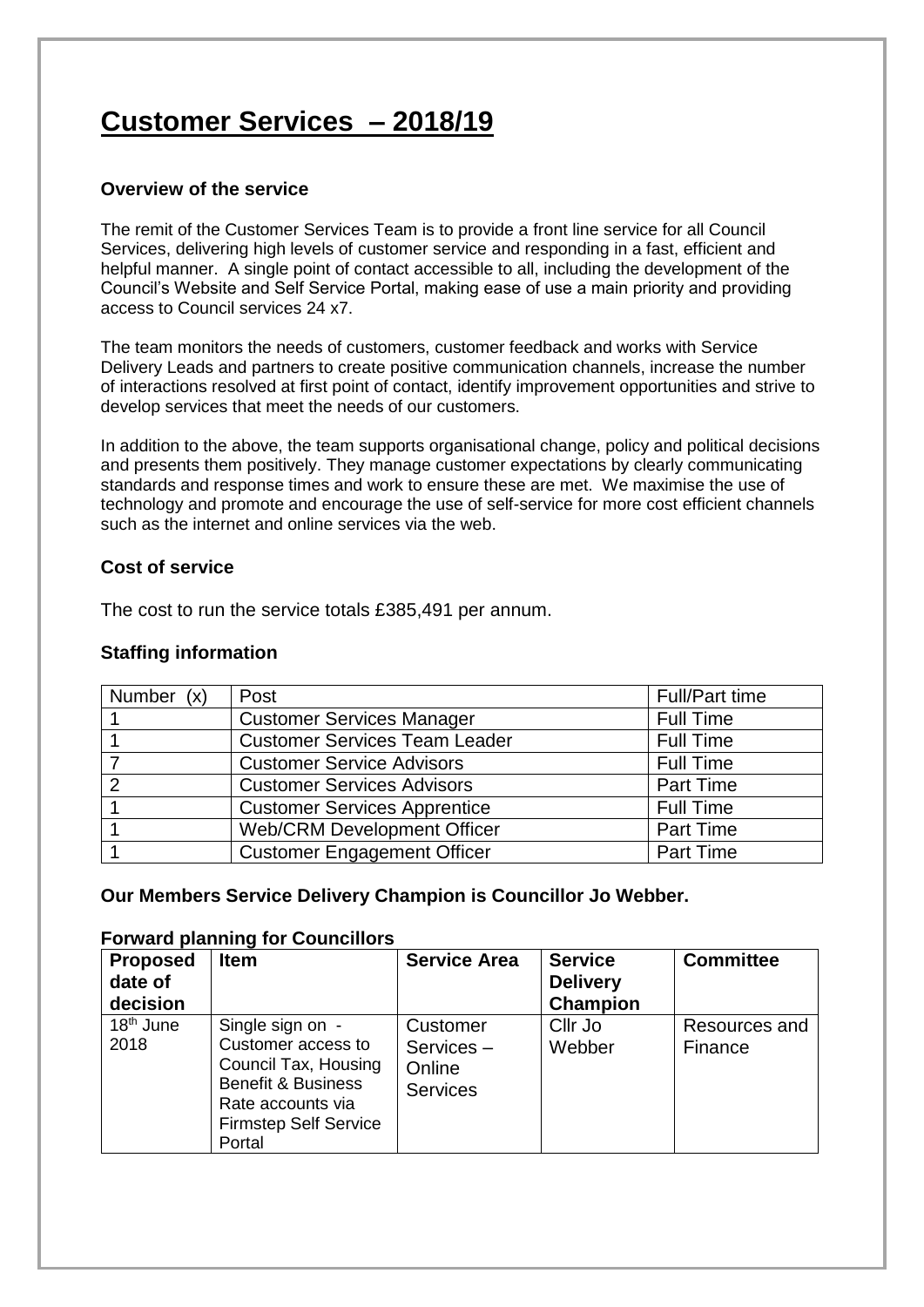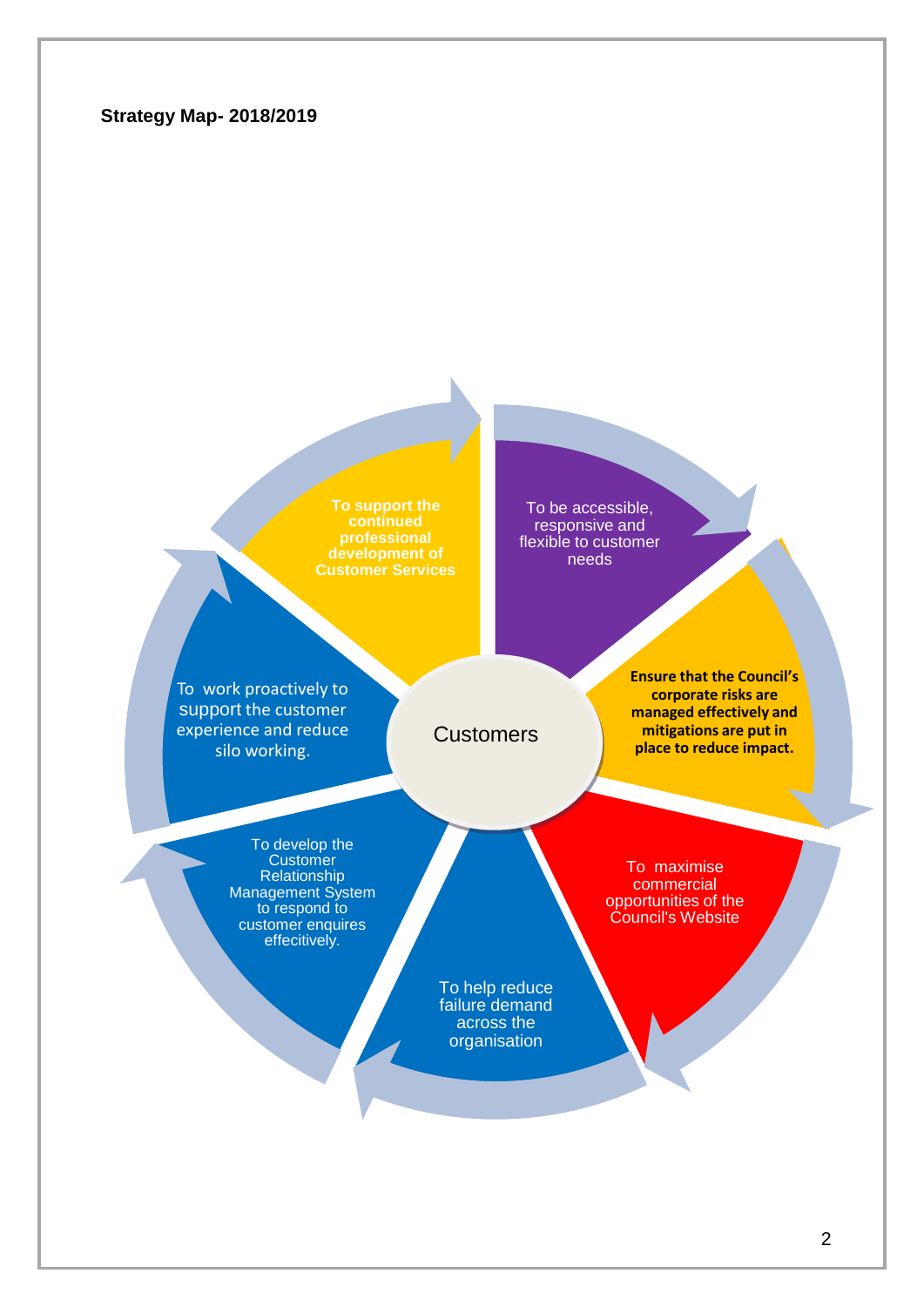### **Owner and co-owners**

nette Wade - Customer Services Manager e Garwood – Web/CRM Development ficer

nette Wade – Customer Services anager. **Hen Sarkies – Customer Services Team** ader.

nette Wade – Customer Services Manager  $H$ elen Sarkies – Customer Services Team ader.

**Ien Sarkies – Customer Services team** ader **Customer Service Advisors/Apprentice.** 

**Hen Sarkies – Customer Services Team** ader

**Plen Sarkies – Customer Services Team** ader.

nette Wade - Customer Services Manager. e Garwood - Web/CRM Development ficer

**Hen Sarkies - Customer Services team** ader

**Customer Service Advisors/Apprentice** e Garwood - Web/CRM Development ficer

**Hen Sarkies – Customer Services team** ader

**Customer Service Advisors/Apprentice** 

| <b>Performance</b><br><b>Measure</b>                                      | <b>Link to Corporate</b><br><b>Plan Priority</b>                                                               | <b>Target</b><br>and reporting timescale (i.e. 6 monthly or<br>annually)                                                                                                                                                                                                                                                    | <b>Baseline from previous</b><br>year/output from<br>previous year                                                                                                                                                                    |                               |
|---------------------------------------------------------------------------|----------------------------------------------------------------------------------------------------------------|-----------------------------------------------------------------------------------------------------------------------------------------------------------------------------------------------------------------------------------------------------------------------------------------------------------------------------|---------------------------------------------------------------------------------------------------------------------------------------------------------------------------------------------------------------------------------------|-------------------------------|
| To be accessible,<br>responsive and flexible to<br>customer needs.        | Delivering a financially<br>sound and well managed<br>Council<br>A fantastic place to live,<br>work and visit. | Monitor Customer feedback and service performance and<br>provide quarterly service reports to Service Leads and CMT.                                                                                                                                                                                                        | Q1 Q2 & Q3 reports provided<br>20/07/2017<br>20/10/2017<br>11/01/2018<br>Q4 reports due April 2018.                                                                                                                                   | Ani<br>Su<br>Off              |
|                                                                           |                                                                                                                | To support the Implementation of Universal Credit in<br>September 2018 by<br>Undertaking Universal credit training by 31 <sup>st</sup> July 2018.<br>Working with ARP and Housing Services to develop<br>an action plan to prepare and support the Customer<br>transition to Universal Credit by 31 <sup>st</sup> May 2018. | N/A new target                                                                                                                                                                                                                        | Anı<br>Ma<br>He<br>Lea        |
|                                                                           |                                                                                                                | To implement self service improvements and maximise the<br>potential of the Council's reception area in preparation for the<br>full roll out of Universal Credit in September by 31 <sup>st</sup> July<br>2018.                                                                                                             | N/A new target                                                                                                                                                                                                                        | Anı<br>He<br><b>Lea</b>       |
|                                                                           |                                                                                                                | To maintain monthly abandoned telephone call rates to 10%<br>of all calls offered via the Council's telephone system.                                                                                                                                                                                                       | 10%                                                                                                                                                                                                                                   | He<br>Lea<br>All              |
|                                                                           |                                                                                                                | To ensure all new Customer Service Advisors receive mental<br>health training within 6 months of their employment.                                                                                                                                                                                                          | Previous supplier no longer<br>available. Alternative supplier<br>sourced and all outstanding<br>training now complete.                                                                                                               | He<br>Lea                     |
|                                                                           |                                                                                                                | To develop and launch an Assisted Digital Service for<br>Customers claiming Universal Credit by 1 <sup>st</sup> September 2018.                                                                                                                                                                                             | Complete                                                                                                                                                                                                                              | He<br>Lea                     |
| To maximise commercial<br>opportunities of the<br><b>Council Website.</b> |                                                                                                                | Subject to member approval create a single sign on for East<br>Cambs Self Service Portal for customers to access and<br>manage their Council Tax, Housing Benefit and Business<br>Rates accounts by 31 <sup>st</sup> December 2018.                                                                                         | Incomplete - Intention to follow and<br>learn from East Suffolk's<br>implementation to establish actual<br>deliverables/possibilities - their<br>project has hit a number of snags.<br>Project to be carried forward to next<br>year. | Anı<br>Su<br>Off              |
|                                                                           |                                                                                                                | Promote self- service and increase paperless Council Tax<br>billing sign ups to 5% by 31 <sup>st</sup> March 2019.                                                                                                                                                                                                          | 2%                                                                                                                                                                                                                                    | He<br>Lea<br>All              |
| To help reduce failure<br>demand across the<br>authority                  |                                                                                                                | Monitor avoidable contact and provide 6 monthly reports to<br>Service Leads and CMT.                                                                                                                                                                                                                                        | Six monthly avoidable contact reports<br>provided:<br>Apr - 28.4%<br>May - 30.4%<br>June - 24.7%<br>July - 18.7%<br>Aug - 23.0%<br>Sept - 27.4%                                                                                       | Su<br>Off<br>He<br>Lea<br>All |



**East Cambridgeshire District Council**

# **Commitments towards our Vision**

# **Service Delivery Plan- Customer Services**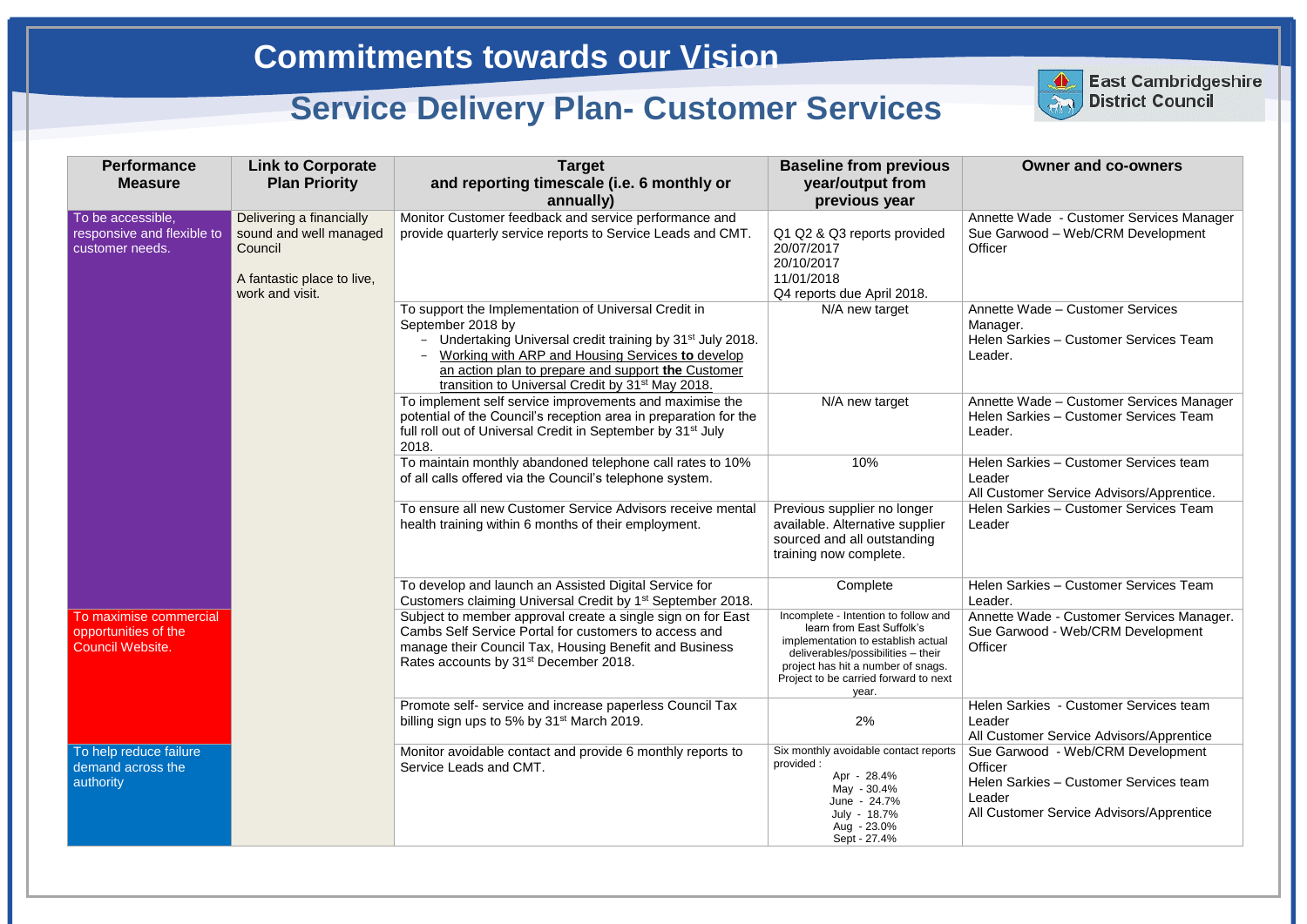| <b>Performance</b><br><b>Measure</b>                                                     | <b>Link to Corporate</b><br><b>Plan Priority</b>              | <b>Target</b><br>and reporting timescale (i.e. 6 monthly or<br>annually)                                                                                                                           | <b>Baseline from previous</b><br>year/output from<br>previous year | <b>Owner and co-owners</b>                                                                                                                                                                       |
|------------------------------------------------------------------------------------------|---------------------------------------------------------------|----------------------------------------------------------------------------------------------------------------------------------------------------------------------------------------------------|--------------------------------------------------------------------|--------------------------------------------------------------------------------------------------------------------------------------------------------------------------------------------------|
|                                                                                          |                                                               |                                                                                                                                                                                                    | Oct -22.7%<br>Nov - 19.9%<br>Dec - 24.0%<br>$Jan - 24.0%$          |                                                                                                                                                                                                  |
|                                                                                          |                                                               | Develop and agree an action plan to reduce avoidable<br>contact with each service by 31 <sup>st</sup> March 2019                                                                                   | Performance measure now<br>linked to Lean System<br>Thinking work  | Annette Wade - Customer Services Manager<br>Helen Sarkies - Customer Services team<br>Leader<br>Karen Carter - Customer Engagement Officer                                                       |
|                                                                                          |                                                               | Review Service Standards by 30 Sept 2018.                                                                                                                                                          | As above                                                           | Annette Wade - Customer Services Manager<br>Helen Sarkies - Customer Services team<br>Leader<br>Karen Carter - Customer Engagement Officer                                                       |
| To develop the Customer<br>Relationship<br>Management System to                          |                                                               | Add service standards and escalations to all CRM forms by<br>31 <sup>st</sup> Dec 2018.                                                                                                            | N/A new target                                                     | Sue Garwood - Web/CRM Development<br>Officer<br>Karen Carter - Customer Engagement Officer                                                                                                       |
| respond to Customer<br>enquiries effectively.                                            |                                                               | Review customer email notifications to ensure they are clear,<br>informative, relevant and timely by 31 <sup>st</sup> March 2019.                                                                  | To be carried forward to 18/19                                     | Sue Garwood - Web/CRM Development<br>Officer<br>Karen Carter - Customer Engagement Officer                                                                                                       |
| To work proactively and<br>support the customer<br>experience and reduce<br>silo working | Delivering a financially<br>sound and well managed<br>Council | To continue to support the transfer of the Waste contract to<br>the East Cambridgeshire Trading Company on 1 <sup>st</sup> April 2018.                                                             | On-going                                                           | Annette Wade - Customer Services Manager<br>Sue Garwood - Web/CRM Development<br>Officer.<br>Karen Carter - Customer Engagement<br>Officer.<br>Helen Sarkies - Customer Services team<br>Leader. |
|                                                                                          |                                                               | To respond to BCPL Copy requests within 5 working days.                                                                                                                                            | N/A new target                                                     | Helen Sarkies - Customer Services team<br>Leader<br>All Customer Service Advisors/Apprentice                                                                                                     |
|                                                                                          |                                                               | Ensure all customer service advisors and the CRM/Web team<br>receive adequate training on relevant ICT systems, policy and<br>procedure, contact handling and dealing with difficult<br>customers. | On-going                                                           | Annette Wade - Customer Services<br>Manager.<br>Helen Sarkies - Customer Services Team<br>Leader.                                                                                                |
|                                                                                          |                                                               | A minimum of 4 Team Meetings completed annually.                                                                                                                                                   | Complete                                                           | Annette Wade - Customer Services<br>Manager.<br>Helen Sarkies - Customer Services Team<br>Leader.                                                                                                |
|                                                                                          |                                                               | Staff one to ones completed at least 4 times per year.                                                                                                                                             | Complete                                                           | Annette Wade - Customer Services<br>Manager.<br>Helen Sarkies - Customer Services Team<br>Leader.                                                                                                |
|                                                                                          |                                                               | Appraisals completed annually and within time frame set by<br>HR.                                                                                                                                  | Complete                                                           | Annette Wade - Customer Services<br>Manager.<br>Helen Sarkies - Customer Services Team<br>Leader.                                                                                                |
|                                                                                          |                                                               | Service awareness briefings for Service Delivery Champion                                                                                                                                          | Complete                                                           | Annette Wade - Customer Services<br>Manager.                                                                                                                                                     |